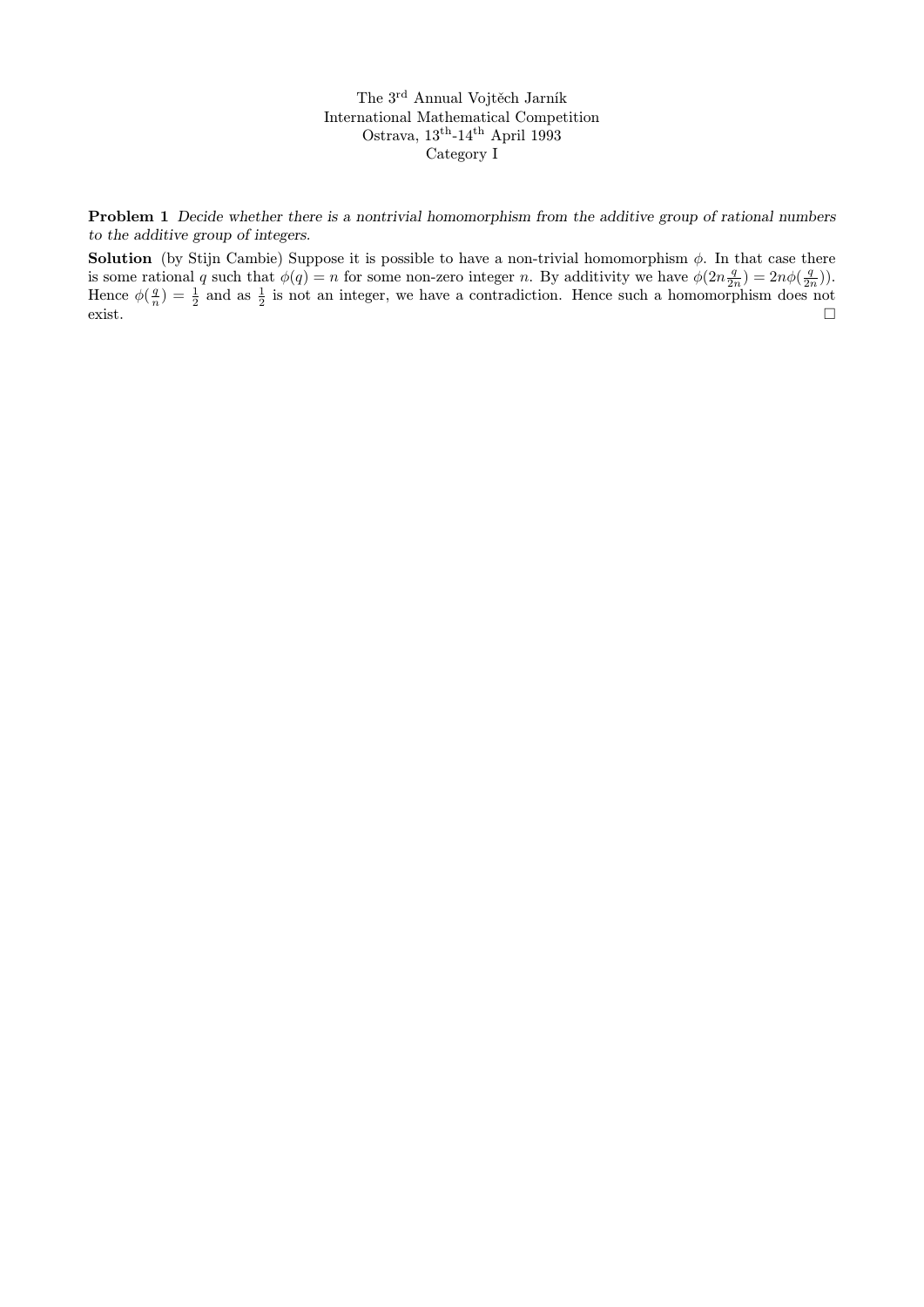The 3rd Annual Vojtěch Jarník International Mathematical Competition Ostrava, 13th-14th April 1993 Category I

**Problem 2** Let A be a real magic matrix, i.e. there exists a nonzero real number S such that the sum of each row is equal to S, the sum of each column is equal to S, the sum of the elements of the main diagonal is equal to S and the sum of the elements of the secondary diagonal is equal to S.

- 1. Prove that if A is invertible then  $A^{-1}$  is magic.
- 2. Show that

$$
A = \begin{pmatrix} \frac{S}{3} + u & \frac{S}{3} - u + v & \frac{S}{3} - v \\ \frac{S}{3} - u - v & \frac{S}{3} & \frac{S}{3} + u + v \\ \frac{S}{3} + v & \frac{S}{3} + u - v & \frac{S}{3} - u \end{pmatrix},
$$

where u and v are arbitrary numbers. Further show that A is not singular if and only if  $u^2 \neq v^2$ .

Solution First we prove that

$$
A = \begin{pmatrix} \frac{S}{3} + u & \frac{S}{3} - u + v & \frac{S}{3} - v \\ \frac{S}{3} - u - v & \frac{S}{3} & \frac{S}{3} + u + v \\ \frac{S}{3} + v & \frac{S}{3} + u - v & \frac{S}{3} - u \end{pmatrix}.
$$

Let

$$
A = \begin{pmatrix} a_{11} & a_{12} & a_{13} \\ a_{21} & a_{22} & a_{23} \\ a_{31} & a_{32} & a_{33} \end{pmatrix}
$$

be a magic matrix. From this we get

$$
a_{22} = S - a_{11} - a_{33},\tag{1}
$$

$$
a_{22} = S - a_{13} - a_{31}, \t\t(2)
$$

$$
a_{22} = S - a_{12} - a_{32}, \t\t(3)
$$

$$
a_{22} = S - a_{21} - a_{23} \,. \tag{4}
$$

Hence  $a_{22} = \frac{S}{3}$ . From (1) we obtain  $a_{11} = \frac{S}{3} + u$  and  $a_{33} = \frac{S}{3} - u$ . From (2) we get  $a_{31} = \frac{S}{3} + v$  and  $a_{13} = \frac{S}{3} - v$ . From  $a_{11} + a_{12} + a_{13} = S$  we get  $a_{12} = \frac{S}{3} - u + v$  and  $a_{11} + a_{21} + a_{31} = S$  we obtain  $a_{21} = \frac{S}{3} - u - v$ . From (3) and (4) we get  $a_{32} = \frac{S}{3} + u - v$  and  $a_{23} = \frac{S}{3} + u + v$ . We have matrix A in the form

$$
A = \begin{pmatrix} \frac{S}{3} + u & \frac{S}{3} - u + v & \frac{S}{3} - v \\ \frac{S}{3} - u - v & \frac{S}{3} & \frac{S}{3} + u + v \\ \frac{S}{3} + v & \frac{S}{3} + u - v & \frac{S}{3} - u \end{pmatrix}.
$$

The determinant of the matrix A is  $3S(v^2 - u^2)$ , so if  $v^2 = u^2$  then the matrix A is singular; otherwise is regular. Now suppose that A is regular. Then

$$
A^{-1} = \begin{pmatrix} -\frac{u S - v^2 + u^2}{(3 v^2 - 3 u^2) S} & -\frac{S - v - u}{(3 v + 3 u) S} & \frac{v S + v^2 - u^2}{(3 v^2 - 3 u^2) S} \\ \frac{S + v - u}{(3 v - 3 u) S} & \frac{1}{3 S} & -\frac{S - v + u}{(3 v - 3 u) S} \\ -\frac{v S - v^2 + u^2}{(3 v^2 - 3 u^2) S} & \frac{S + v + u}{(3 v + 3 u) S} & \frac{u S + v^2 - u^2}{(3 v^2 - 3 u^2) S} \end{pmatrix}
$$

and it is easy to check that this matrix is also magic.  $\square$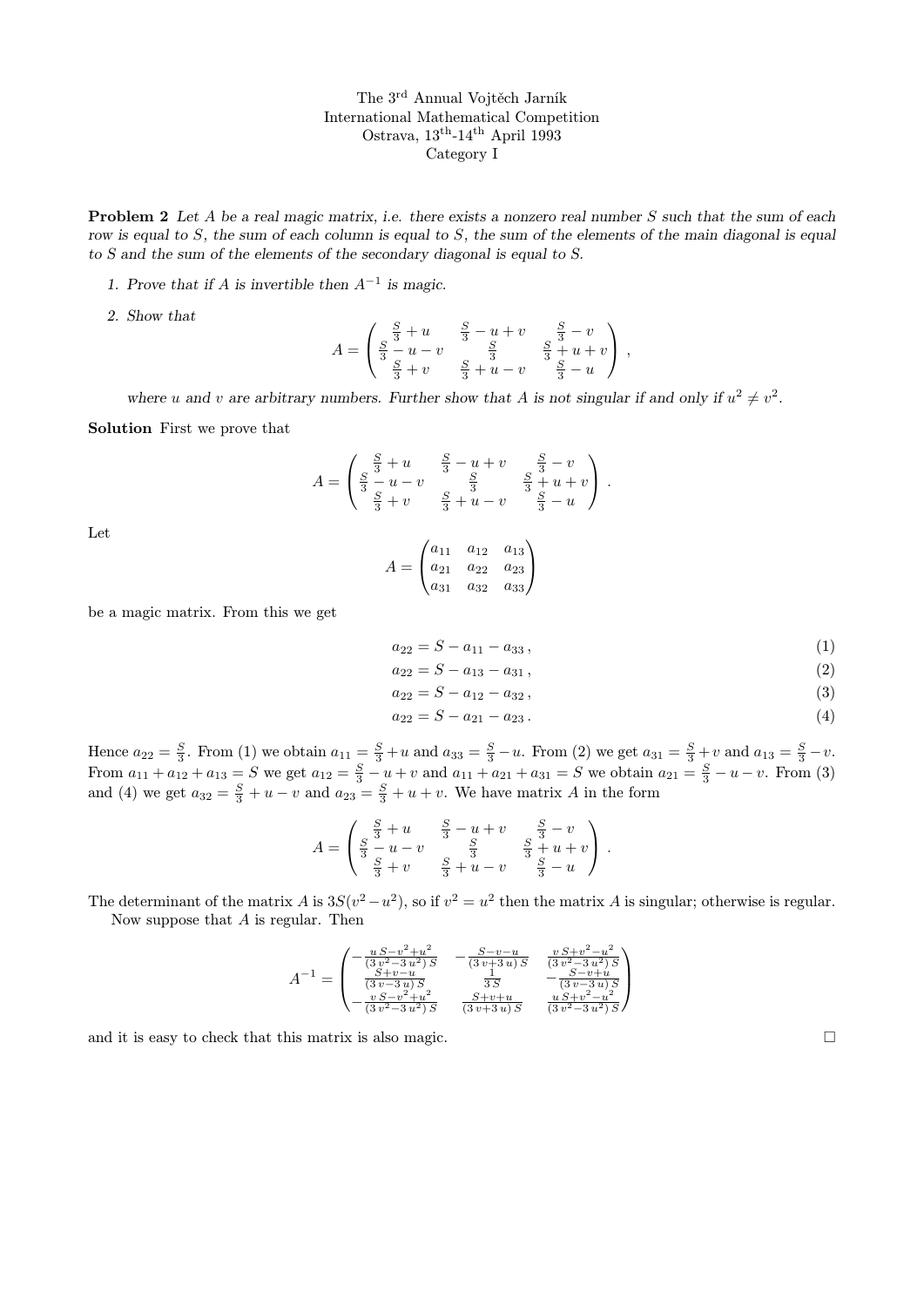The 3rd Annual Vojtěch Jarník International Mathematical Competition Ostrava,  $13^{\text{th}}$ -14<sup>th</sup> April 1993 Category I

**Problem 3** Does there exist an injective function  $f : \mathbb{R} \to \mathbb{R}$  satisfying the inequality

$$
f(x^{2}) - (f(x))^{2} \ge \frac{1}{4}
$$

for all  $x \in \mathbb{R}$ ?

**Solution** Let  $f: \mathbb{R} \to \mathbb{R}$  be an injective function such that

$$
f(x^{2}) - (f(x))^{2} \ge \frac{1}{4}
$$

for all  $x \in \mathbb{R}$ . For  $x = 0$ , we have

$$
f(0) - (f(0))^2 \ge \frac{1}{4}
$$

$$
(f(0))^2 - f(0) + \frac{1}{4} \le 0
$$

$$
(f(0) - \frac{1}{2})^2 \le 0
$$

and from this we get  $f(0) = \frac{1}{2}$ .

But on the other hand for  $x = 1$  we get

$$
f(1) - (f(1))^2 \ge \frac{1}{4}
$$

$$
(f(1))^2 - f(1) + \frac{1}{4} \le 0
$$

$$
(f(1) - \frac{1}{2})^2 \le 0
$$

and from this we get  $f(1) = \frac{1}{2}$ . Hence  $f(0) = f(1) = \frac{1}{2}$  and because the function f is an injective function we get a contradiction, so such a function does not exists.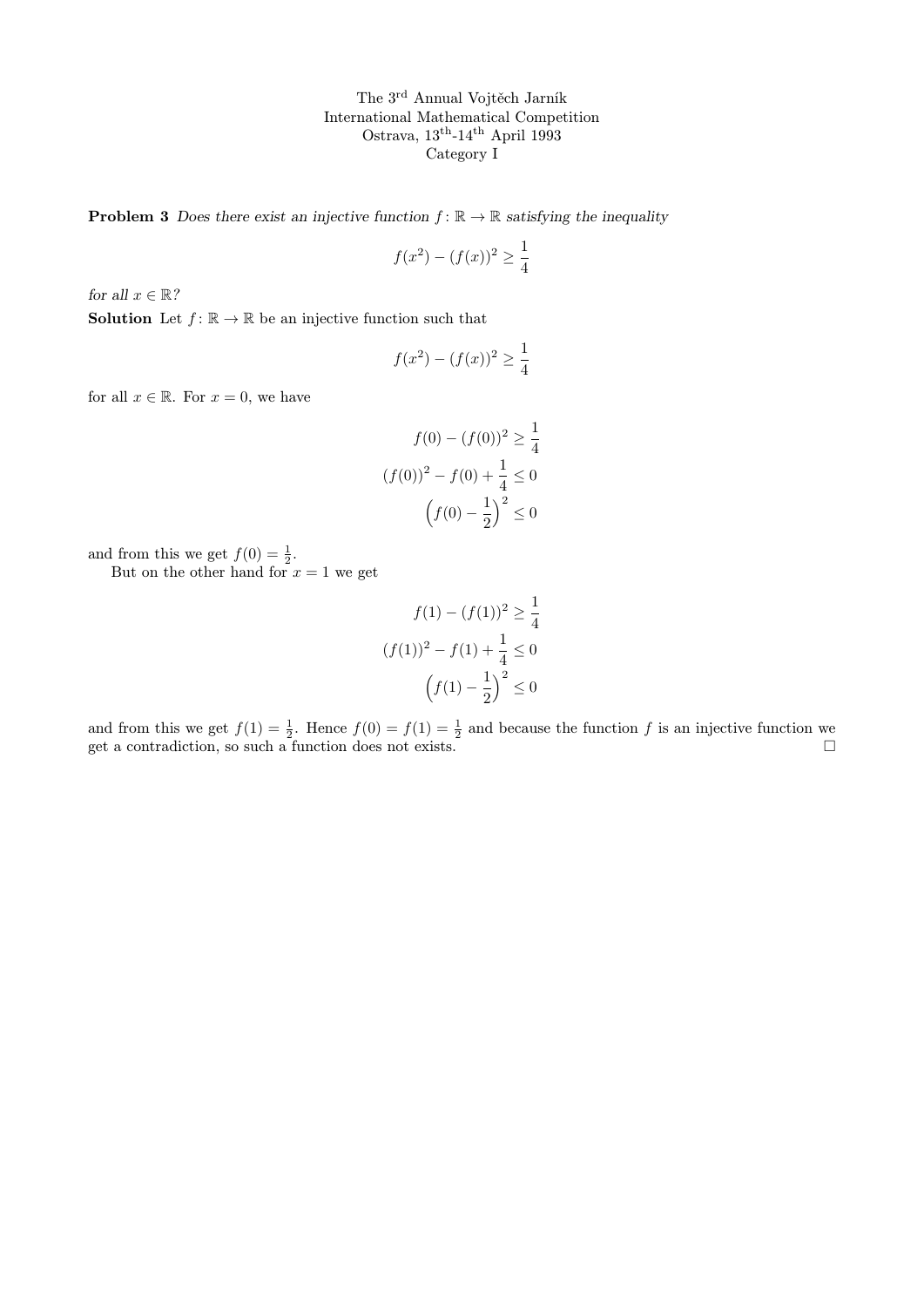The 3rd Annual Vojtěch Jarník International Mathematical Competition Ostrava, 13th-14th April 1993 Category I

**Problem 4** Let  $a_0 = 6^{1992}, a_1 = 3 \cdot 6^{1991}, ...$  be a geometric progression and  $b_0 = 465 \cdot 3^{1985}, b_1 = 466 \cdot 3^{1985}, b_2 = 166 \cdot 3^{1985}$  $467 \cdot 3^{1985}$ ,... be an arithmetic progression. Find n such that  $a_n = b_n$ . **Solution** We have  $a_n = 3^n \cdot 6^{1992 - n}$  and  $b_n = (465 + n) \cdot 3^{1985}$ . We solve

$$
3^{n} \cdot 6^{1992 - n} = (465 + n) \cdot 3^{1985}
$$
  
\n
$$
3^{1992} \cdot 2^{1992 - n} = (465 + n) \cdot 3^{1985}
$$
  
\n
$$
3^{7} \cdot 2^{1992 - n} = 465 + n.
$$
\n(1)

For  $n > 1992$  the term  $3^7 \cdot 2^{1992-n}$  is not an integer and equation (1) does not hold for any such n. Hence we have two possibilities.

- 1. For  $n = 1992$  we get  $3^7 < 465 + 1992$ .
- 2. For  $n < 1992$  we get  $3^7 \cdot 2^{1992-n} > 465 + n$ .

Hence we cannot find  $n \in \mathbb{N}$  such that  $a_n = b_n$ .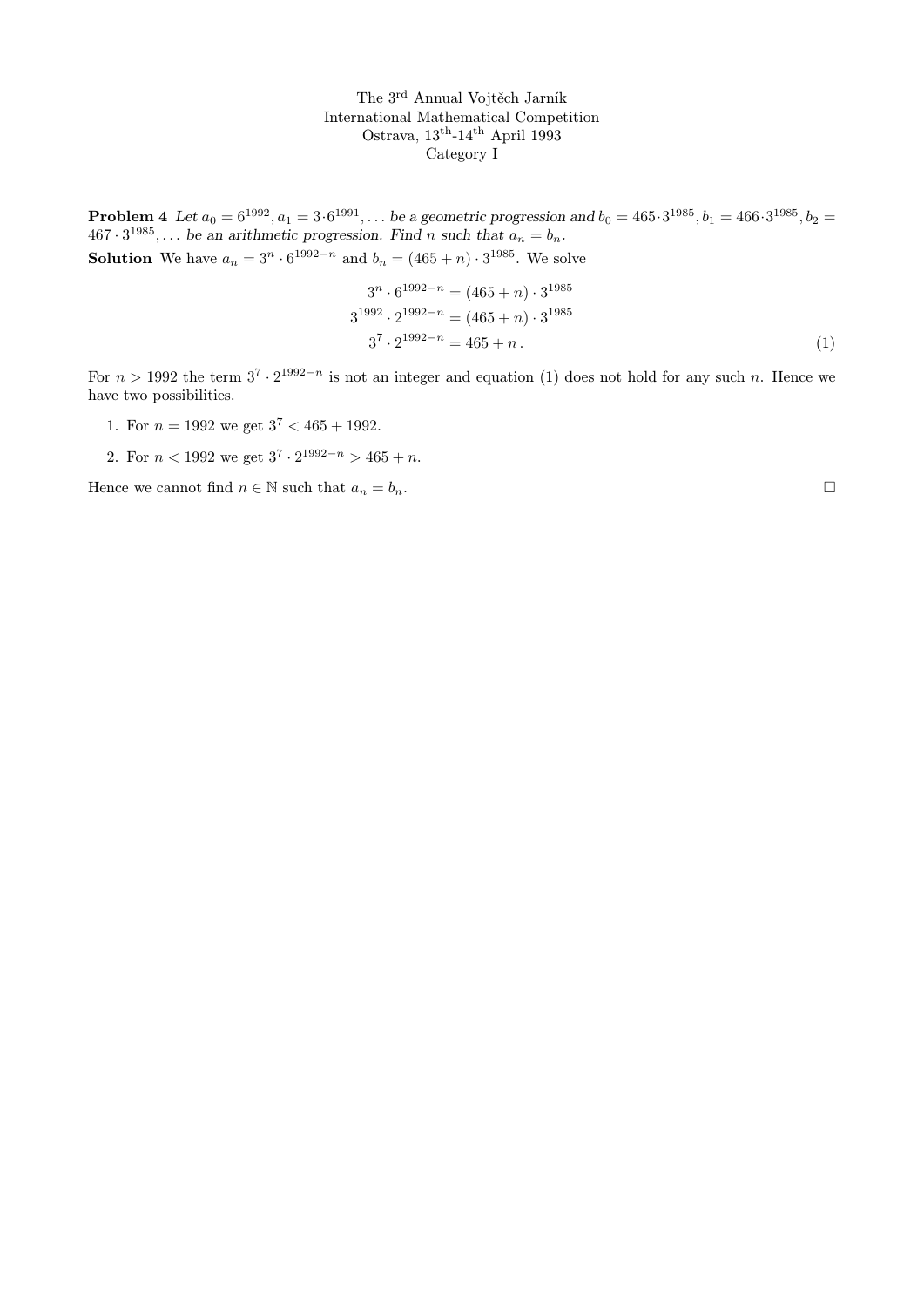The 3rd Annual Vojtěch Jarník International Mathematical Competition Ostrava, 13th-14th April 1993 Category II

Problem 1 Decide if

- 1.  $Q[x]/(x^2-1) \simeq Q[x]/(x^2-4)$
- 2.  $Q[x]/(x^2+1) \simeq Q[x]/(x^2+2x+2),$

where  $Q[x]$  is the ring of polynomials with rational coefficients and  $(f(x))$  is the prime ideal in  $Q[x]$  generated by  $f(x)$ .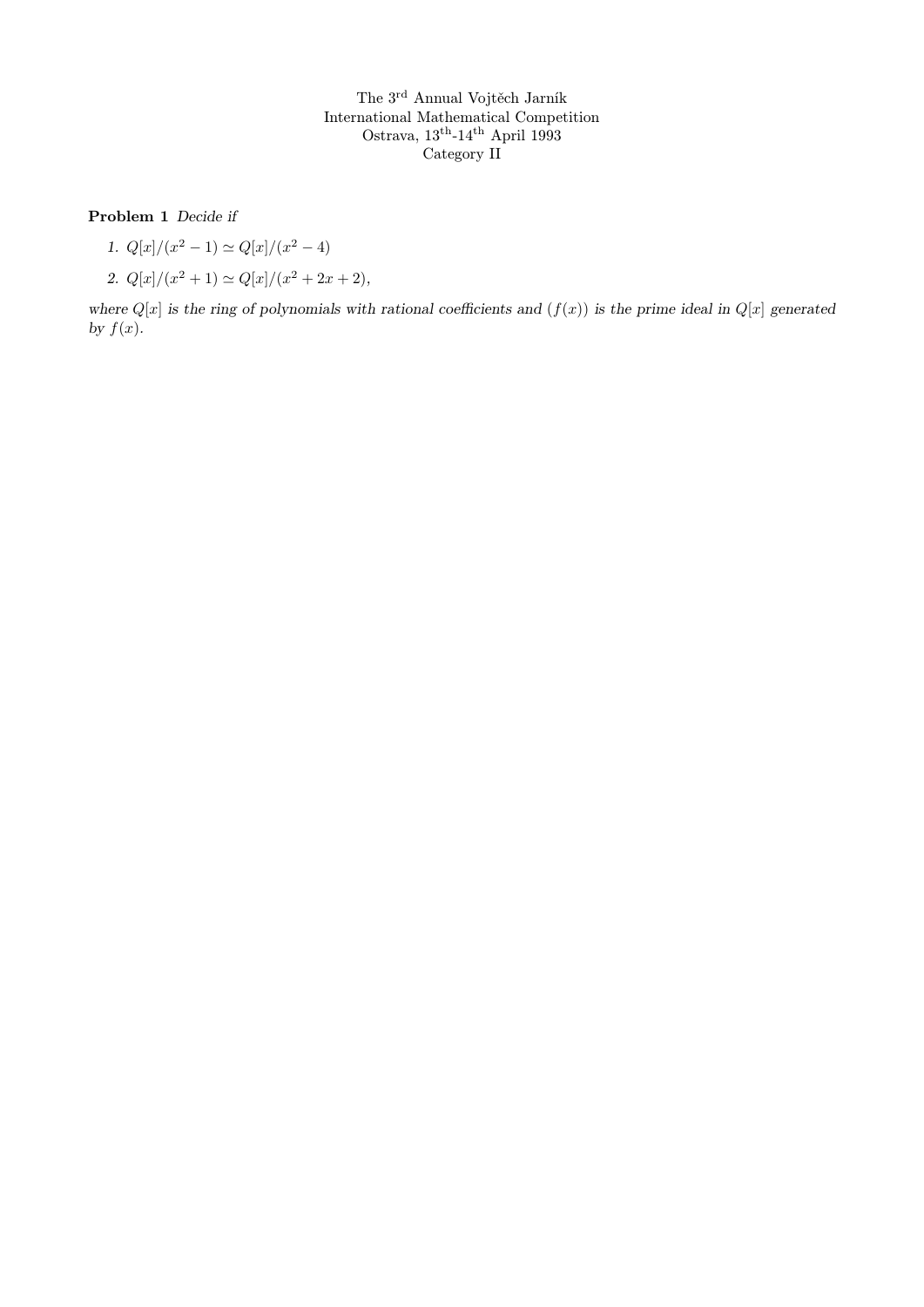The 3rd Annual Vojtěch Jarník International Mathematical Competition Ostrava, 13th-14th April 1993 Category II

**Problem 2** Let  $n \geq 1$  be and  $m_i$  be natural numbers such that  $m_i < p_{n-i}$   $(0 \leq i \leq n-1)$ , where  $p_k$  is kth-prime. Prove that if  $m_0/p_n + \ldots + m_{n-1}/2$  is a natural number then  $m_0 = \ldots = m_{n-1} = 0$ .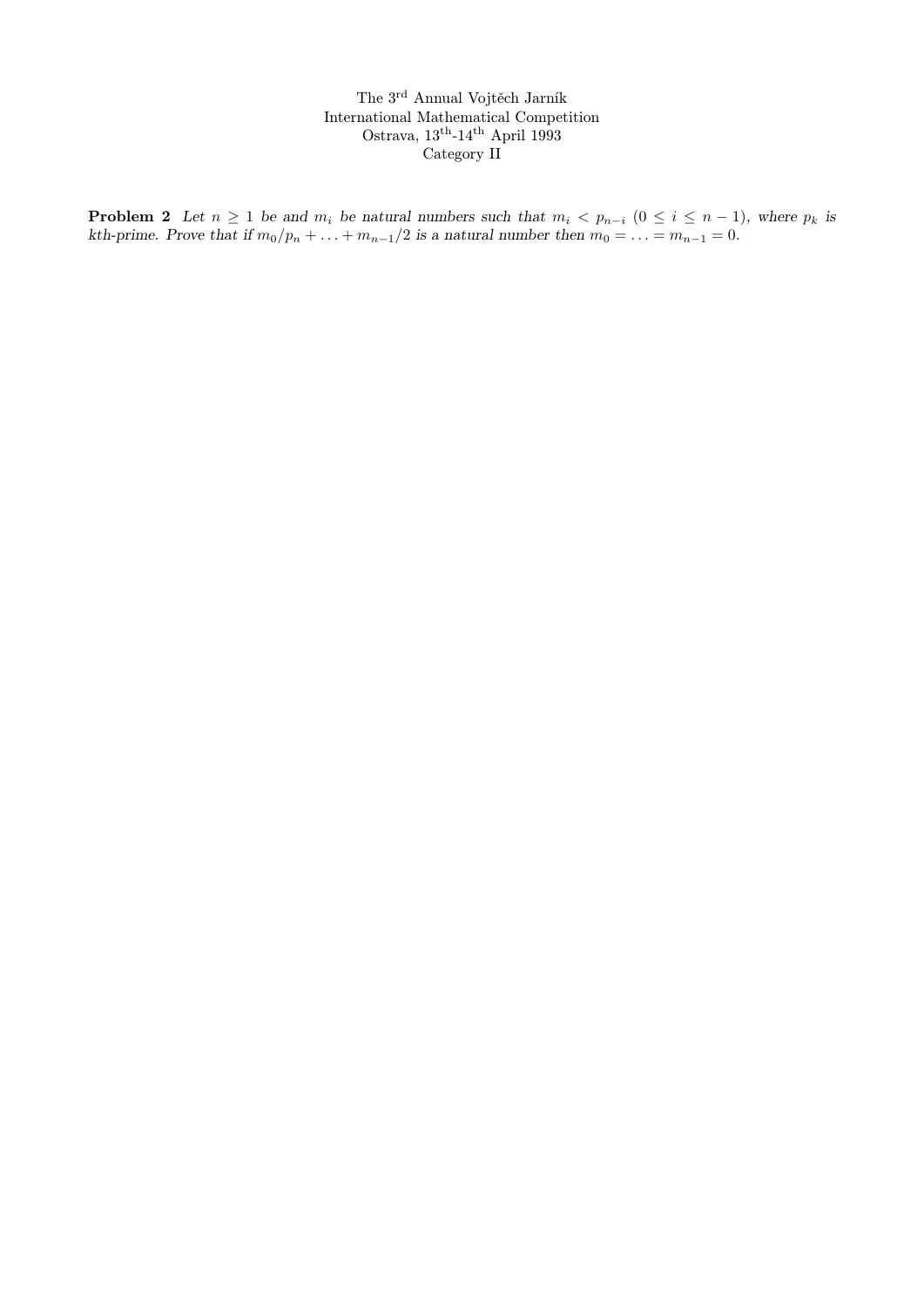The 3rd Annual Vojtěch Jarník International Mathematical Competition Ostrava,  $13^{\text{th}}-14^{\text{th}}$  April 1993 Category II

**Problem 3** Let  $P^{(4)}(x) = x^6 + x^2 + 1$ . Prove that  $P(x)$  does not have ten distinct roots.

**Solution** The polynomial  $P(x)$  has at least ten roots then the polynomial  $P'(x)$  has at least nine roots, so  $P^{(4)}(x)$  has at least six roots.  $P^{(4)}(x) = x^6 + x^2 + 1$  and after substitution  $x^2 = y$  we get the polynomial  $H(y) = y^3 + y + 1$ . Because  $H'(y) = 3y^2 + 1$  does not have real roots, we obtain that  $P(x)$  does not have ten real roots.